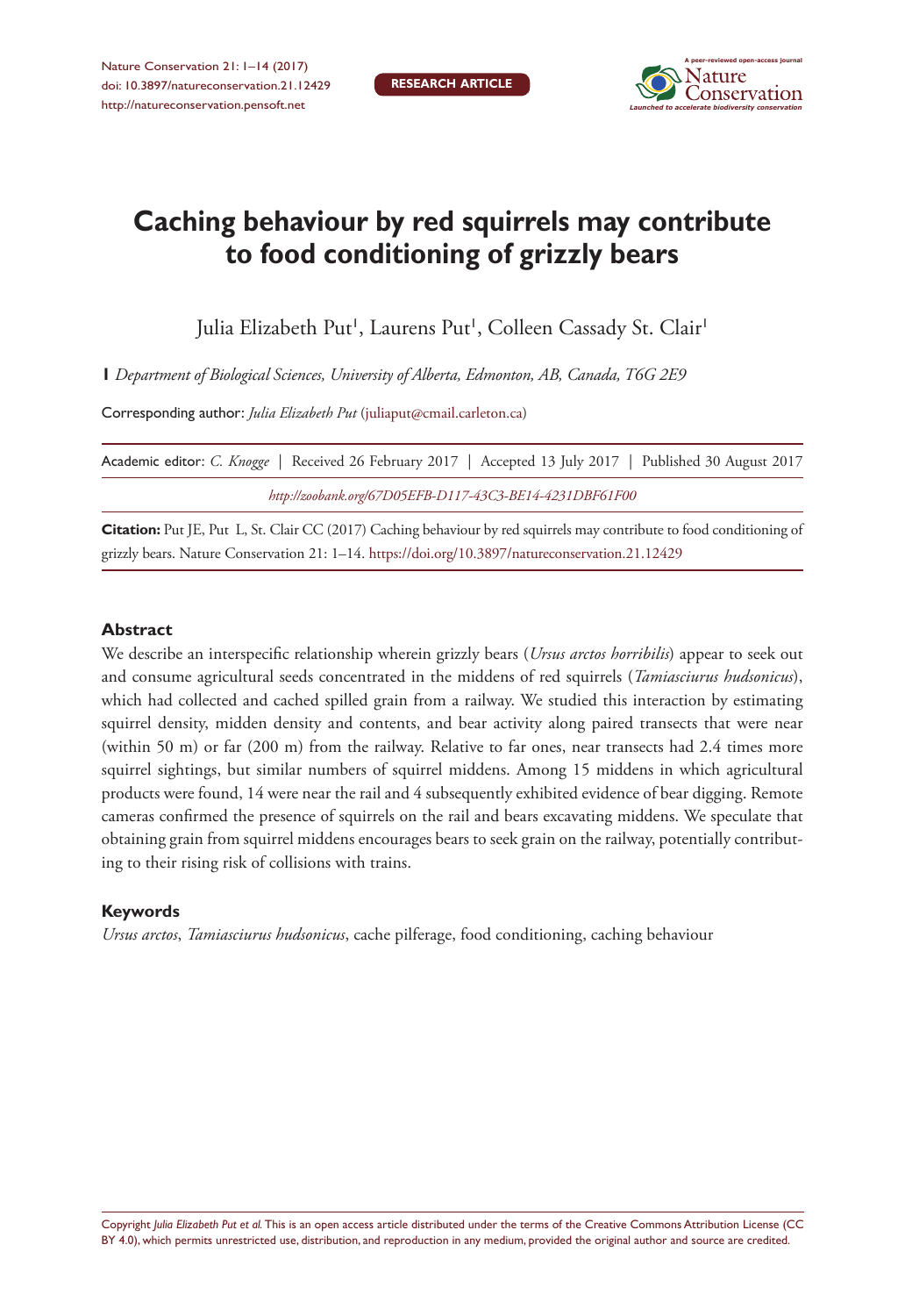## **Introduction**

As an alternative to foraging independently, many animals steal food from other individuals. This behaviour is widespread in birds and mammals, can occur within and among species, and includes the active pursuit of prey-carrying individuals as well as the pilfering of resources from hoards or caches. Such strategies may be occasional and opportunistic, such as for the kleptoparasitism exhibited by several gull species (*Larus* spp.; Brockmann and Barnard 1979, Giraldeau and Beauchamp 1999), and the reciprocal pilfering of caches that occur in several species of small mammals (Vander Wall and Jenkins 2003). These strategies can also occur as a prevalent form of foraging, as in magnificent frigatebirds (*Fregata magnificens*; Gilardi 1994, Vickery and De L Brooke 1994) or via specialization by some individuals, such as that which occurs in house sparrows (*Passer domesticus*; Barnard and Sibly 1981). Pilfering species often have size, mobility, or numerical advantages relative to the individuals that provide the food, including when wolves (*Canis lupus*) steal carcasses from solitary cougars (*Felis concolor*; Kortello et al. 2007). Host species often exhibit counter strategies to deter thieves, which include defence by red squirrels (Gerhardt 2005), scatter hoarding by western scrub-jays (*Aphelocoma californica*; Dally et al. 2006) and use of hiding material by cougars (Beier et al. 1995).

Inter-specific opportunities to steal food create the potential for food conditioning, which is defined simply as the capacity to associate food with another species (Mattson et al. 1992). Food conditioning of wildlife by people contributes to human-wildlife conflict all over the world (reviewed by Donaldson et al. 2012), especially in urban areas (Gehrt 2004). Bears (*Ursus* spp.) are particularly prone to food conditioning (Hopkins et al. 2012), which also makes them more likely to exhibit conflict behaviour (Hopkins et al. 2014a). Experience-based knowledge of this association by wildlife managers is the reason that preventing food conditioning has become a mainstay of wildlife management in protected areas (Herrero 1970, McCullough 1982).

Preventing food conditioning is especially difficult for anthropogenic products that are dispersed in time and space via sources that are ubiquitous and difficult to contain. One such situation is the deposition of agricultural products spilled by trains in the mountain parks of Canada which likely contributes to attraction and associated mortality of grizzly bears on the railway (Bertch and Gibeau 2010, Gangadharan et al. 2017). Wheat (*Triticum* spp.) and other agricultural seeds spill from the bottom-emptying hopper cars, which are prone to slow leaks and occasional larger spills (Dorsey 2011, Shepherd 2014). For this reason, Canadian Pacific, which owns the railway through Banff National Park, avoids siding trains in the park overnight and attempts to remove agricultural seed spills before they can attract bears and other wildlife (K. Roberge, personal communication).

Here we explore the possibility that red squirrels contribute to the targeting of bears to agricultural seeds on the railway, where they are at risk of being hit by passing trains, by conditioning them to agricultural seeds in concentrated caches in their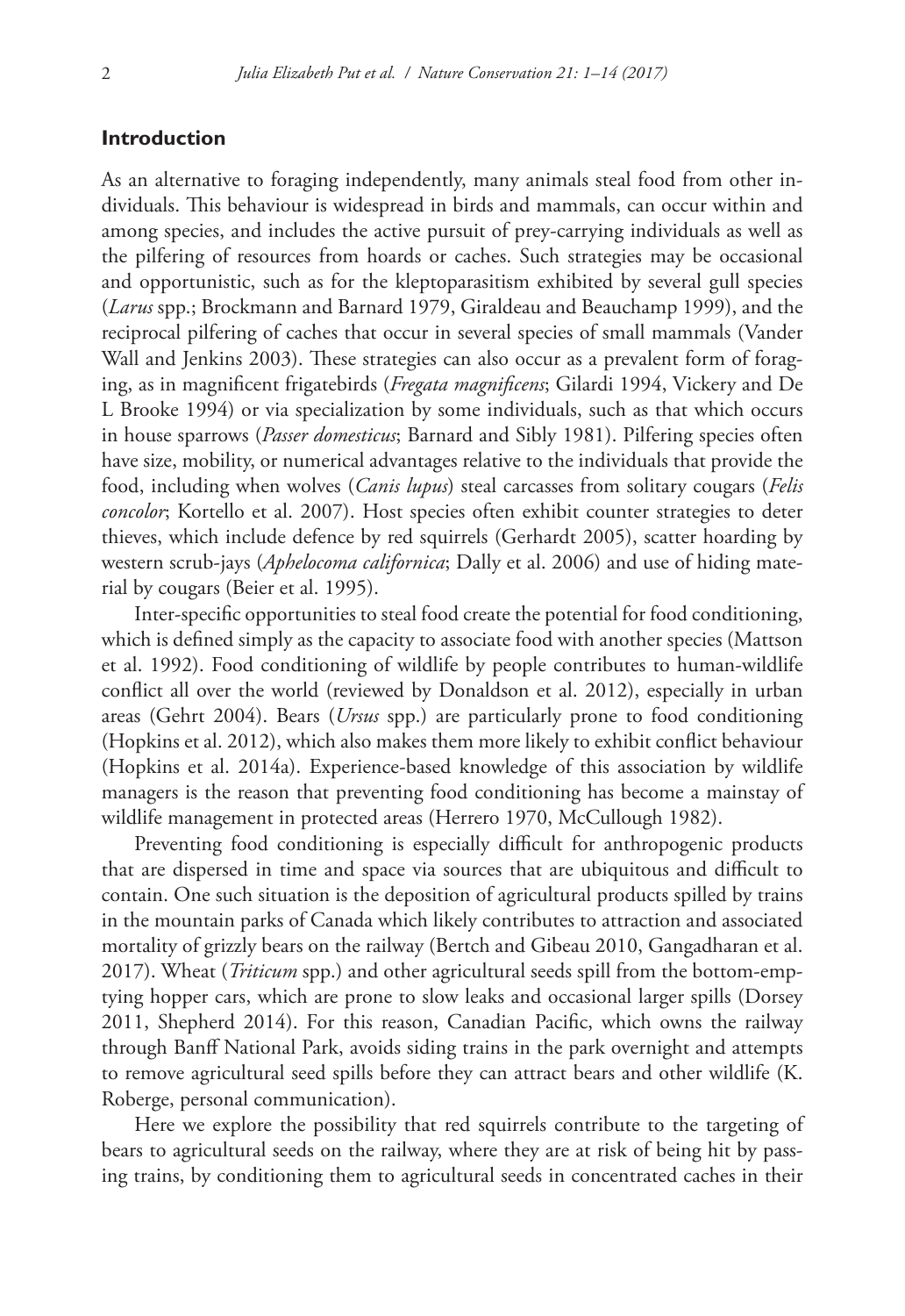middens. Our work was prompted by the discovery in fall 2013 of a squirrel midden containing agricultural seeds that was visited by a GPS-collared bear (S. Fassina and S. Pollock, personal communication). Although grizzly bears were already known to excavate red squirrel middens to consume the seeds of whitebark pine (*Pinus albicaulis*; Mattson and Reinhart 1997, Hamer and Pengelley 2015), we could find no reference in the literature to bears targeting any other food source in squirrel middens. Red squirrels are active year-round (Gurnell 1984), whereas grizzly bears in this area typi-

cally enter partial hibernation between November and March (Graham and Stenhouse 2014). The objectives of this study were to determine if (a) red squirrels occur at higher densities within 50 m of the railway than far from it  $(-200 \text{ m})$ , (b) near middens contain agricultural seeds more often than far ones, and (c) bears visit and excavate middens to consume agricultural seeds. We based our transect positions on expectations that squirrels would collect food items mainly within a close vicinity (<50 m) of their middens (Hurly and Robertson 1987), and would be unlikely to occupy territories with radii of more than 100 m (Rusch and Reeder 1978).

## **Methods**

The study was conducted in Banff  $(6,836 \text{ km}^2)$  and Yoho  $(1,313 \text{ km}^2)$  National Parks in Canada, along the 134 km section of the Canadian Pacific Railway that runs through the valley bottom (Figure 1A). The railway track within the parks runs from the western border of Yoho National Park (51°14'N, 116°39'W) to the eastern border of Banff National Park (51°8'N, 115°25'W). Common tree species in the study area were lodgepole pine (*Pinus contorta*), Douglas-fir (*Pseudotsuga menziesii*), balsam fir (*Abies balsamea*), white spruce (*Picea glauca*), balsam poplar (*Populus balsamifera*) and trembling aspen (*Populus tremuloides*). Whitebark pine occurs in our study area, but it is rare and typically is found only at high altitudes (Hamer and Pengelley 2015, Hamer 2017).

We selected 14 sites (11 in Banff and 3 in Yoho National Parks) at which we positioned paired transects of 500 m that were near the railway (15 m from the forest edge within forest cover, and a maximum of 50 m from the railway) and far from it (200 m from the railway within forest cover). Additionally, these 14 sites were chosen to exhibit continuous forest cover and to differ by less than 100 m in altitude between the pairs of transects. When necessitated by breaks in forest cover, the transect was broken into segments of forest-covered areas that summed to 500 m. For each transect, a predetermined route was followed using a hand-held global positioning system (GPS) unit.

On sunny days between August  $12<sup>th</sup>$  to  $28<sup>th</sup>$  2014, we searched for and recorded squirrel activity within 10 m of the transect line, and recorded individuals and signs of both squirrels and bears. This created an area of 1 ha ( $20 \times 500$  m) that we searched for a 1 to 2 hour period. For squirrels, within 10 m of the transect line, we recorded visual sightings, acoustic detections, active primary middens, secondary middens and inactive (old) primary middens. We distinguished active from inactive middens by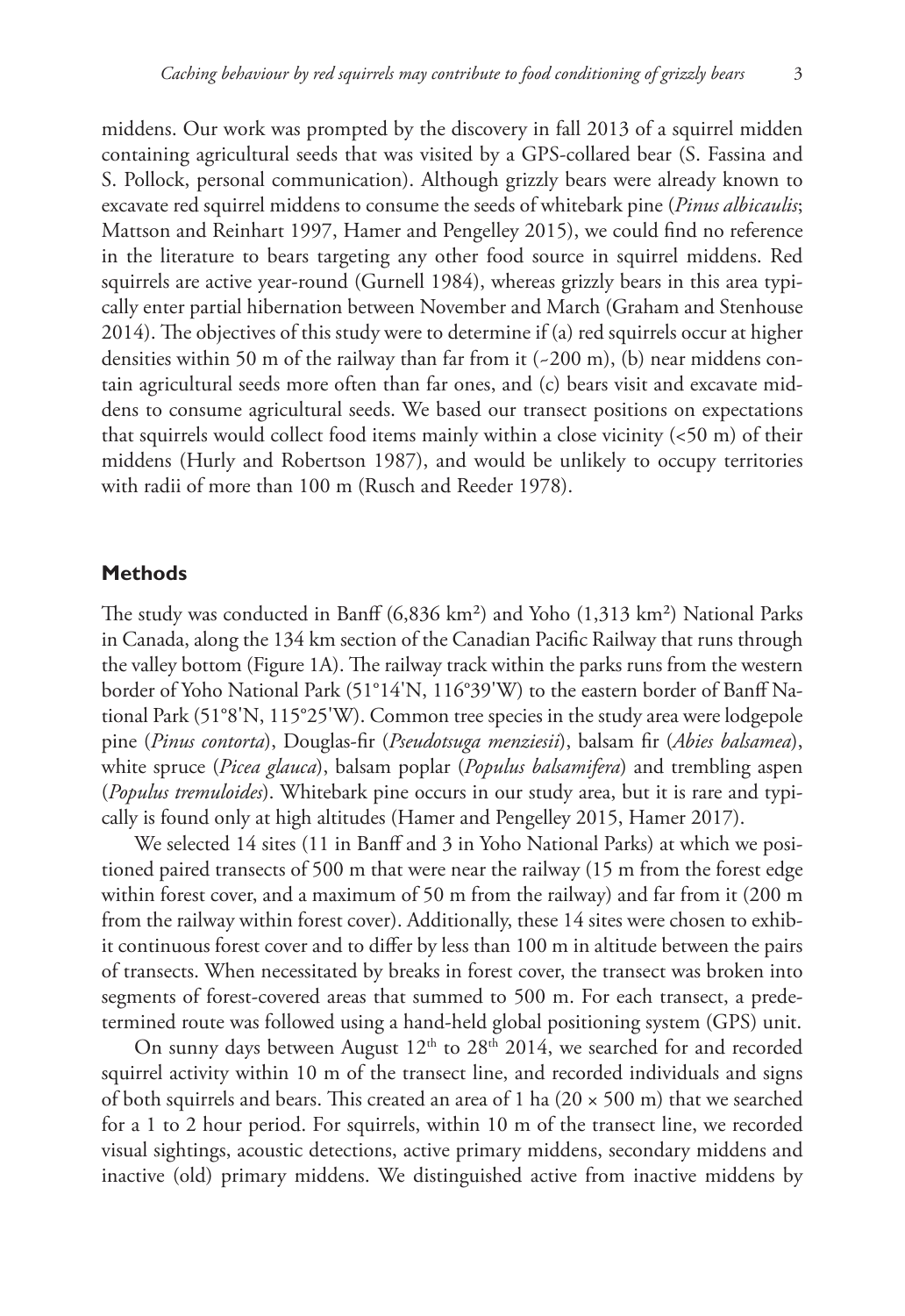

**Figure 1.** Evidence of bears interacting with squirrel middens for access to agricultural seeds. **A** Railway in Banff National Park, where agricultural seeds are found on the tracks. **B** American red squirrel on the railway, taken with a remote camera on time-lapse settings **C** Grizzly bear excavating a squirrel midden where bear signs were previously recorded during a survey of an area with high bear use. The photo was taken with a remote camera on hyperfire settings **D** Unsprouted agricultural seeds, visibly wheat and lentil, found at an active midden near the railway that had been recently excavated **E** Moldy sprouted and unsprouted agricultural seeds, visibly chickpeas, wheat, flax, lentils and canola, at an excavated inactive primary midden near the railway **F** Sprouted agricultural plants at an inactive primary midden near the railway.

squirrel occupation (i.e. observed squirrel at midden, freshly clipped pine cones and/or fresh squirrel digging), and primary from secondary middens by size  $($ >4m<sup>2</sup> vs <1m<sup>2</sup>, respectively). For bears, we recorded evidence of bedding, digging, rubbed trees, claw scratching on trees, digging for ants (in the ground or logs), berry feeding, herbaceous feeding and presence of scat if they occurred within 5 m of a primary midden. If scat was found, we visually inspected it for cone bracts and needles (of pine or spruce) and agricultural seeds. At the start, middle, and end points of each transect, we recorded forest type and canopy cover. The forest type was quantified by the dominant species in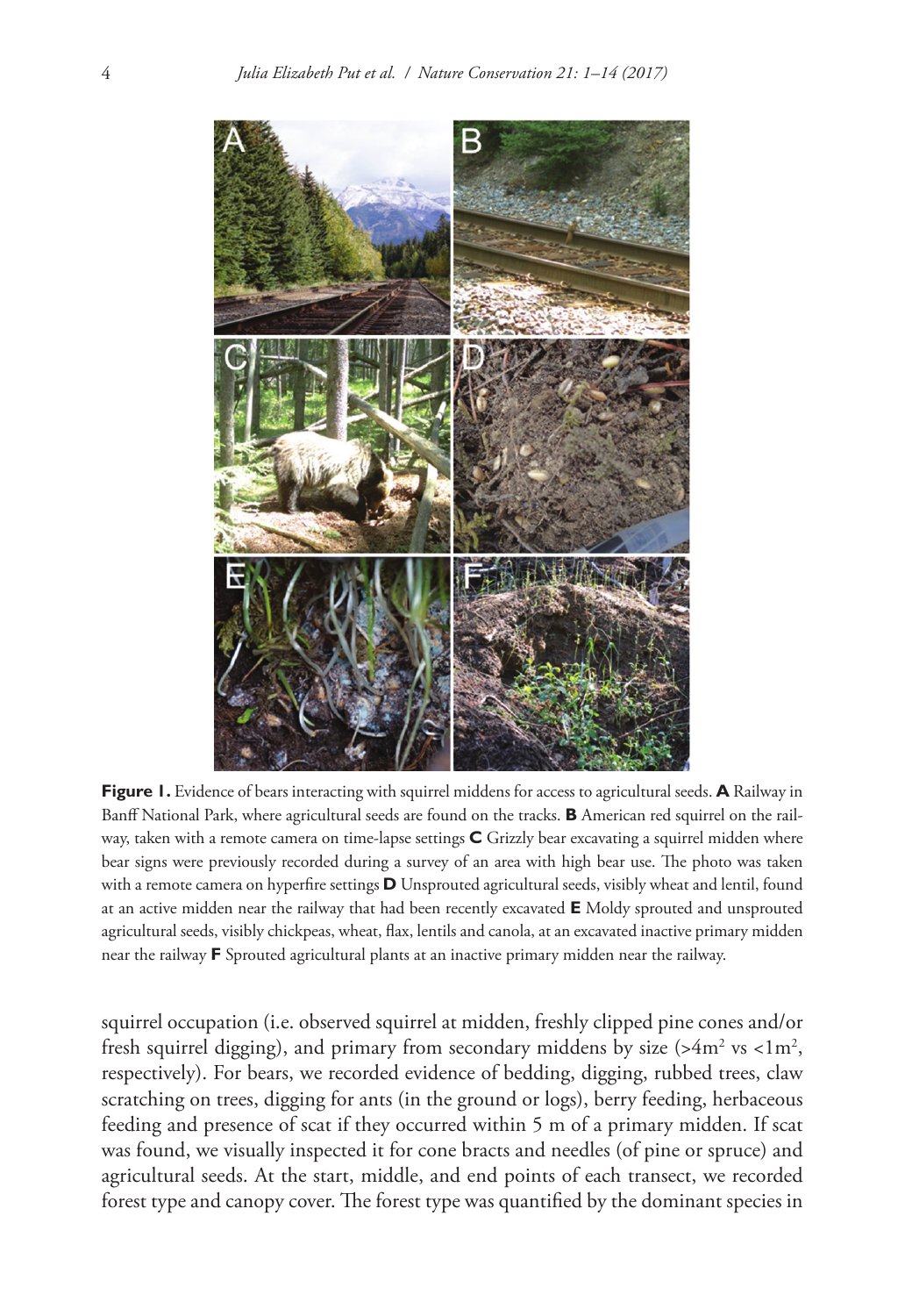a count of trunks with a diameter at breast height (dbh) greater than 10 cm that were within 25 m of the plot centroid. We used a concave densiometer to quantify canopy cover. Both canopy cover and tree species are known to be predictors of squirrel density (Gurnell 1984). During data collection, the first author was responsible for searching for squirrel and bear signs, and measuring forest type and canopy cover, while a second observer was responsible for recording observations.

To confirm the presence of bears at middens and squirrels on the railway, we installed remote cameras (PC800 and PC900, RECONYX, Holmen, WI, USA) at 12 primary middens near the railway that had high rates of squirrel activity and nearby locations on the railway with a goal of confirming bear visitation to middens and squirrel visitation to the railway.

From October  $8<sup>th</sup>$  to  $21<sup>st</sup>$  2014, we revisited the active primary middens we found during our first visit to sample them for agricultural seeds and record new bear activity associated with them. During this period there was not yet snow on the ground and we expected that squirrels would have completed caching cones, but bears would not yet be in hibernation (Kendall 1983). First, we recorded any new bear activity associated with the midden. Then, we used a post-hole digger  $(\emptyset=10 \text{ cm})$  to sample the contents up to 20 cm deep in middens by collecting five samples from small middens  $(4-20 \text{ m}^2)$ , 10 samples from medium-sized middens  $(21-40 \text{ m}^2)$  and 15 samples from large middens  $(41-60 \text{ m}^2)$ . Samples were taken from areas of the midden that contained the highest level of hoarding activity, categorized by large piles of stored food items, and areas of the midden that had recent squirrel digging. When possible, even numbers of samples were taken from areas with and without evidence of recent squirrel digging. We recorded the number of midden samples with agricultural seeds, as well as the type of seeds found in each midden. During this second visit, we went back to the sites in approximately the same order as the first visit, to maintain consistent time between visits. We placed each midden sample on a bright blue corrugated plastic board, and then systematically examined small subsets of the sample for grain presence until the whole sample had been visually examined. The blue colour of the board contrasted with the midden contents, so the contents within the sample were more easily distinguishable. We recorded the number of samples from a midden that contained grain, as well as grain type.

We revisited the active primary middens for a third time from September  $18<sup>th</sup>$  to 20th 2015 to record new bear signs. During this visit, we also measured altitude at three points along the railway at each site, at approximately parallel locations to the start, middle and end points of the transects. Altitude was measured for its potential effect on food availability for squirrels and bears.

To overcome potential differences in our ability to detect active primary middens with increasing distance from the transect line, we fitted detection functions. During the first visit, a GPS point was taken at the edge of each midden closest to the transect line. We calculated the distance of the primary middens from transect line in ArcGIS 10.3.1 (ESRI 2015). Using the Distance package (Miller 2016) in R (version 3.2.3, R Core Development Team, Boston, MA, USA), we fit a detection function of the midden locations from the transect lines, and calculated the goodness-of-fit.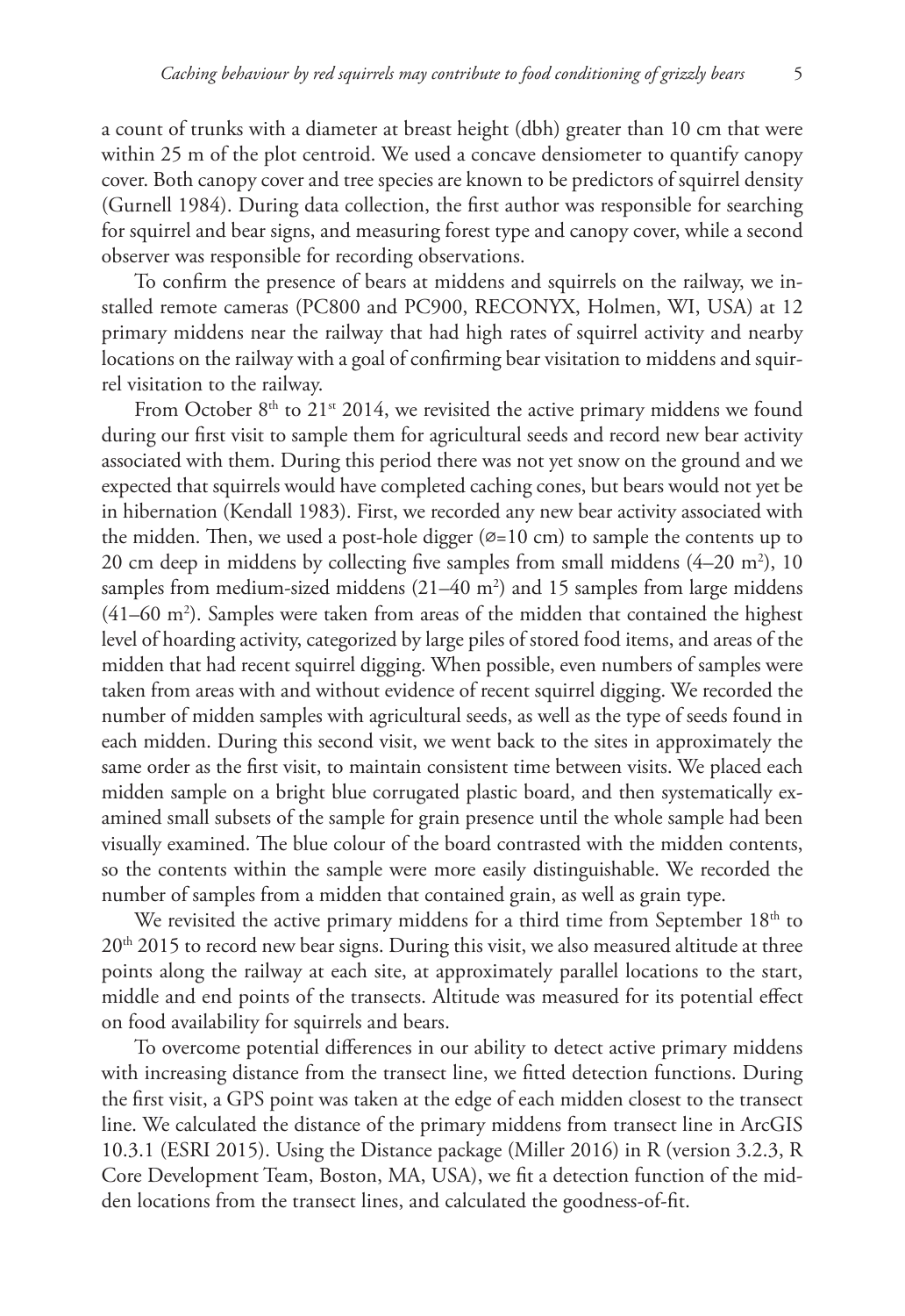For the statistical analysis, we assessed the significance of each predictor variable alone and each combination of two predictor variables in a series of models for each response variable. In models with two predictor variables, we added an interaction term. To assess the significance of models in relation to one another, we used corrected Akaike's Information Criterion  $(AIC_{c})$  values and average coefficients of the models. For each model set, we performed an analysis of variance (ANOVA) between the model with the lowest  $AIC_c$  value to the null model. Each model series used one response variable, these were squirrel sightings, active primary midden density, all (active and inactive) primary midden density, secondary midden density, agricultural seeds in middens, and bear digging in middens. In each series of models, transect location (near or far) was included as one of the predictor variables. Variance inflation factors (VIF) were used to test if there were correlated predictor variables (VIF > 5).

For squirrel sightings, active primary midden density, all primary midden density and secondary midden density, we used multiple generalized linear mixed models (GLMM), with site as a random effect. The squirrel sightings and active primary midden density were run with a poisson distribution, all primary midden density with a negative binomial distribution and secondary middens with a normal distribution. To obtain normally distributed residuals, we transformed the secondary midden counts by taking the natural log. For squirrel sightings and primary midden density, we included transect location, canopy cover and altitude as potential predictor variables. Visual squirrel sightings were only used for squirrel detections, owing to their correlation with acoustic detections (Kendall's tau =  $0.42$ , P =  $0.014$ ). Red squirrels are common and have high detectability, so false zeros for visual sightings would likely be due to the shortness of the survey period relative to their temporary absence during home-range movements (Dénes et al. 2015). For secondary middens, we used size of active primary middens, as well as transect location, canopy cover and altitude.

For agricultural seed presence and bear digging in middens, we used a logistic regression. For agricultural seeds in middens, the potential predictor variables included in the models were transect location, canopy cover and altitude. For bear digging in middens, transect location, the proportion of samples with agricultural seeds detected and altitude were used as potential predictor variables. All analyses were performed in R using the packages Distance (Miller 2016), glmmADMB (Skaug et al. 2015) and lme4 (Bates et al. 2015).

#### **Results**

Among the 14 pairs of transects parallel to the railway, we detected a total of 221 primary middens and 9566 secondary middens with similar densities near and far from the rail (Table 1). Size of active primary middens and altitude with their interaction best predicted the number of secondary middens detected ( $\chi^2 = 21.9$ , df = 3, P < 0.001). Despite a trend toward higher prevalence near the railway (Table 1), active primary middens were best predicted by their positive relationship with forest cover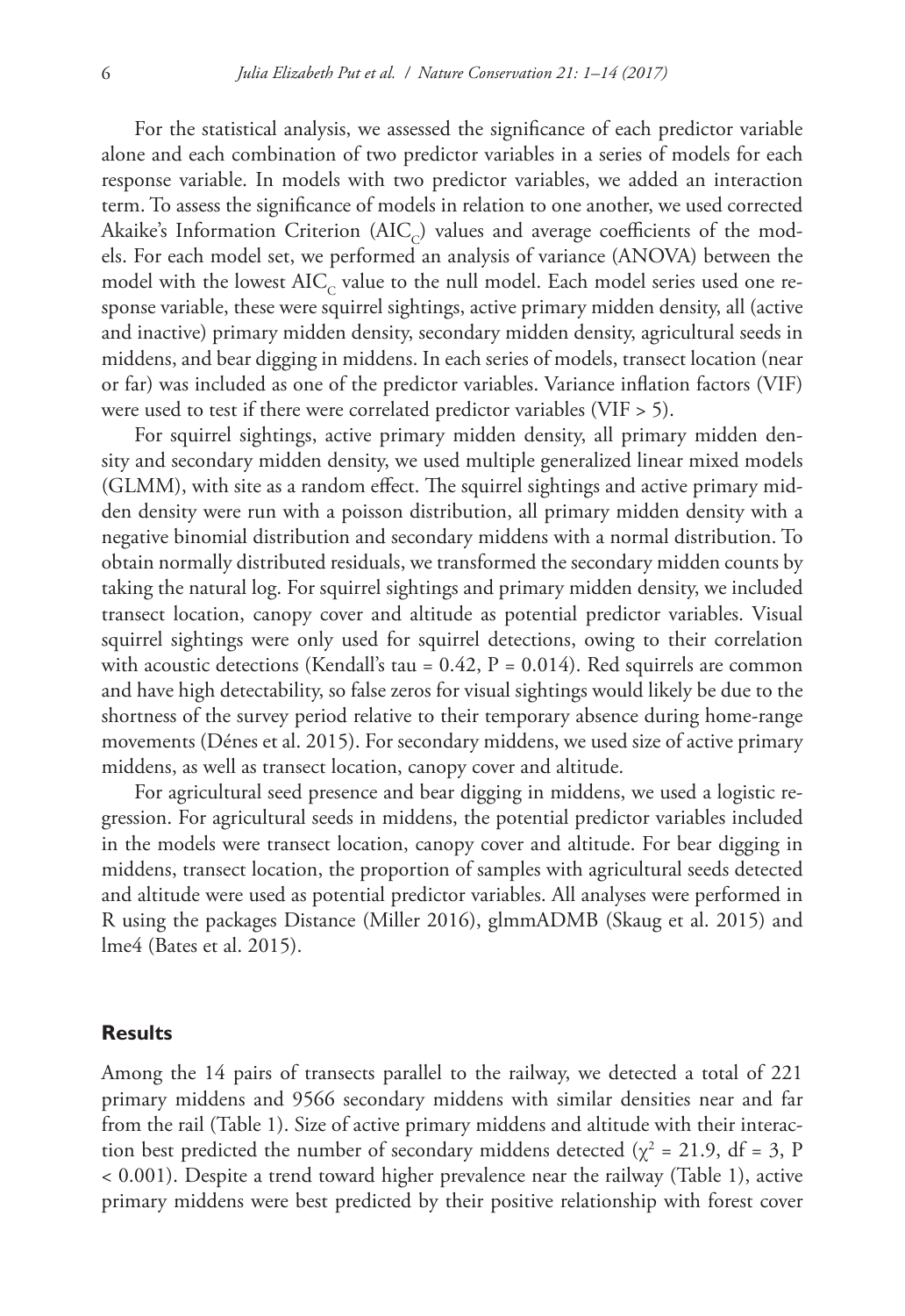**Table 1.** Mean  $\pm$  SD of squirrel sightings, middens, midden samples containing agricultural products, middens with evidence of bear activity, and forest cover measured on 14 pairs of 500 m transects positioned near (< 50 m) and far (≈ 200 m) from the rail in Banff and Yoho National Parks in 2014. The differences between transect means are reported as ([near – far] / far \* 100) with their significance assessed via generalized linear models using the best-fitting distribution with transect location as the single predictor variable.

| Variable                         |                                              | Transect (Mean ± SD)   |                        | <b>Difference</b> |          | P       |
|----------------------------------|----------------------------------------------|------------------------|------------------------|-------------------|----------|---------|
|                                  |                                              | Near                   | Far                    | (9/0)             | $\chi^2$ |         |
| Squirrel density<br>(per ha)     | Sightings                                    | $1.86 \pm 1.29$        | $0.79 \pm 0.80$        | 135.4             | 6.26     | 0.012   |
| Midden density<br>(per ha)       | Primary                                      | $8.78 \pm 5.83$        | $7.00 \pm 6.11$        | 25.4              | 2.83     | 0.432   |
|                                  | Primary - Active                             | $1.71 \pm 1.54$        | $1.29 \pm 1.20$        | 32.6              | 0.86     | 0.408   |
|                                  | Primary - Inactive                           | $7.07 \pm 5.20$        | $5.71 \pm 5.90$        | 23.8              | 2.02     | 0.523   |
|                                  | Secondary                                    | $394.21 \pm$<br>812.85 | $288.86 \pm$<br>546.79 | 36.5              | 1.81     | 0.36    |
| Agricultural<br>seeds in middens | Proportion of middens with<br>seeds          | $0.58 \pm 0.50$        | $0.06 \pm 0.24$        | 866.7             | 14.42    | < 0.001 |
|                                  | Proportion of samples / midden<br>with seeds | $0.19 \pm 0.23$        | $0.02 \pm 0.09$        | 850               | 28.49    | 0.003   |
| Bear activity at<br>middens      | All signs                                    | $0.29 \pm 0.46$        | $0.06 \pm 0.24$        | 383.3             | 4.2      | 0.04    |
|                                  | Digging                                      | $0.21 \pm 0.41$        | $0.00 \pm 0.00$        | NA.               | 6.1      | 0.014   |
|                                  | Digging and agricultural seeds               | $0.17 \pm 0.38$        | $0.00 \pm 0.00$        | <b>NA</b>         | 4.79     | 0.029   |
|                                  | Bedding                                      | $0.00 \pm 0.00$        | $0.06 \pm 0.24$        | NA.               | 1.73     | 0.189   |
|                                  | Digging at inactive middens                  | $0.09 \pm 0.29$        | $0.01 \pm 0.11$        | 800               | 6.06     | 0.014   |
| Ecological<br>variables          | Forest cover                                 | $68.21 \pm 12.1$       | $71.96 \pm$<br>9.04    | $-5.2$            | 98.75    | 0.354   |

 $(\chi^2 = 10.1, df = 1, P = 0.002)$ , whereas the sum of active and inactive primary middens was best predicted by the combination of forest cover and transect location ( $\chi^2$  = 10.1,  $df = 2$ ,  $P = 0.006$ ). Our overall ability to detect primary middens was very high (0.99) ± 0.16) with no evidence that detectability was affected by distance to the transect line (Kolmogorov-Smirnov test,  $\gamma^2$  = 0.13, P = 0.477). Consequently, we did not include detectability in our model of midden abundance. Squirrel sightings were more prevalent near the railway (135.4% higher; Table 1), and best predicted by the combination of transect location and altitude ( $\chi^2 = 11.9$ , df = 2, P = 0.003).

Of the 15 middens in which we detected one or more types of agricultural seeds or their sprouted plants, 14 were on transects near the railway and only 1 was located far from the railway (Table 1). The best predictors of agricultural seed presence in middens was transect location and forest cover ( $\chi^2$  = 16.9, df = 2, p < 0.001). These middens revealed a wide variety of seed types, primarily canola (*Brassica* spp.) and wheat (*Triticum aestivum*), but also including sprouted wheat, soybean (*Glycine max*), canary seed (*Phalaris canariensis*) and sulfur pellets. Agricultural seeds were found in  $18.6\%$  of midden samples (n = 180) near the railway, and only 2.2% of midden samples (n = 135) far from the railway.

We detected evidence of bear activity at seven active middens in 2014, six of which were on transects near the railway (Table 1; for video evidence see Suppl. material 1).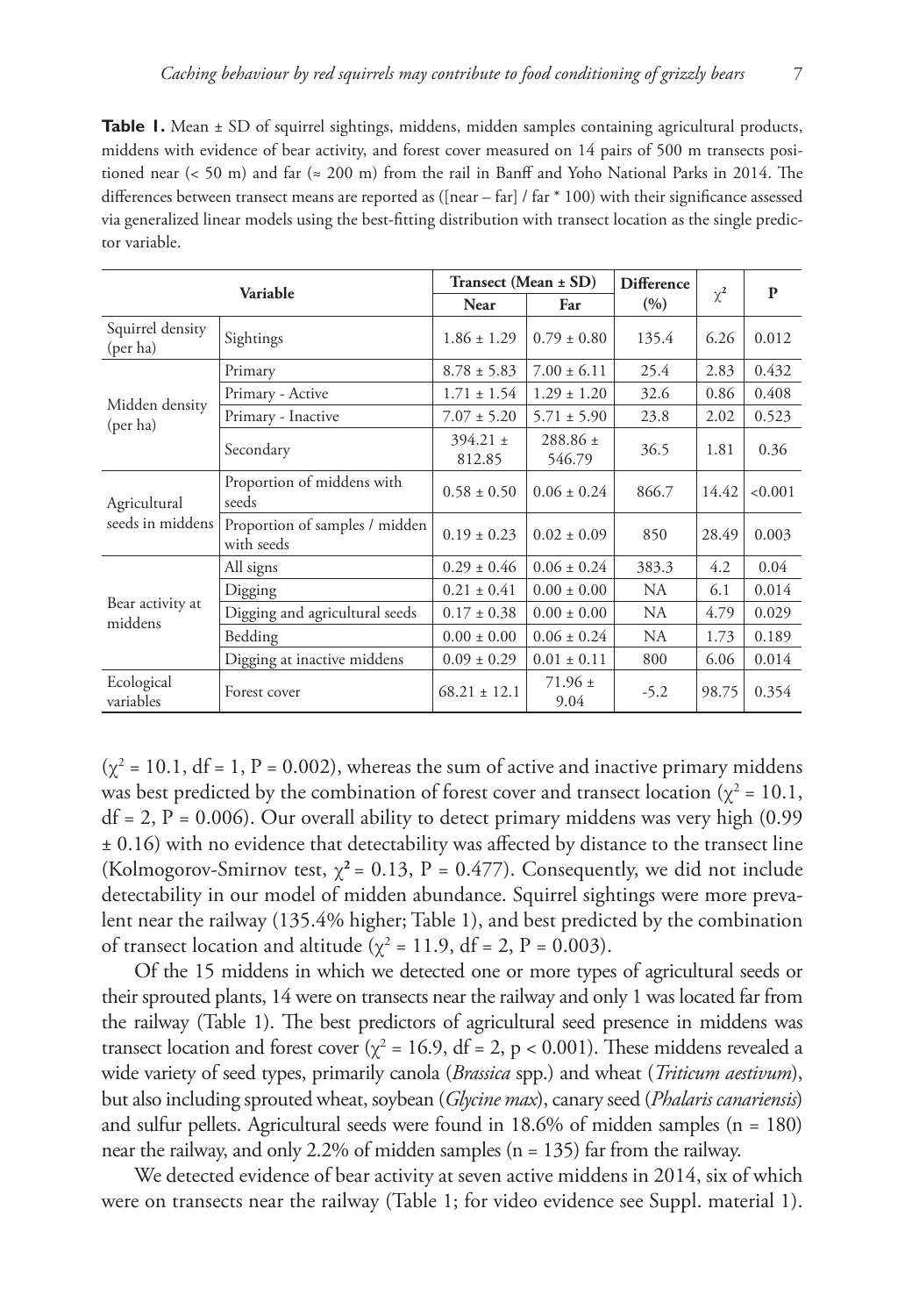Of the active middens near the railway with bear signs of any sort, five showed evidence of bear digging, which reached up to 1m in depth (Figure 1C). Four of these middens contained agricultural products when the midden samples were taken (Figure 1D). The midden near the railway with non-digging bear signs exhibited a bear scat on its surface containing wheat and sulfur pellets. The single active midden with bear signs far from the railway was a bedding site, and no agricultural seeds were observed. The proportion of samples with agricultural seeds in middens and transect location best predicted digging by bears ( $\chi^2$  = 10.7, df = 2, P = 0.005). Remote cameras at squirrel middens confirmed that grizzly bears excavated the middens (see video in Suppl. material 1). When we revisited previously active middens in 2015, we found evidence of bear activity at two middens, one near the railway (where there was digging and sprouted canola) and one far from the railway (which had been used for bedding).

## **Discussion**

The purpose of this study was to determine whether caching of agricultural seeds by red squirrels could potentially contribute, via food conditioning, to the risk of train strikes on grizzly bears foraging for spilled grain on a railway. Our results suggest it might. Red squirrels were 2.4 times more prevalent near than far from the railway, and 14 of the 15 middens where we detected agricultural seeds were located on the near transects. Squirrels on the railway were observed harvesting grain, and we recorded digging by grizzly bears only at middens near the railway where they appeared to target agricultural seeds.

The higher density of red squirrels visually detected near the railway was likely caused by the food supplement afforded by spilled agricultural seeds. Caching behaviour is generally responsive to habitat conditions (Dally et al. 2004, Tsurim and Abramsky 2004), and supplemental food typically results in an increase in population density (Boutin 1990). Supplemental food can increase the density of red squirrels by 3-4 times, in turn, increasing recruitment (Sullivan 1990). Unlike squirrel sightings, primary midden density was not statistically different between the transect locations. An explanation for this could be that the transect area near the railway was closer to the forest edge than where high densities of primary middens occurred. In our study, secondary middens were 36% more prevalent near than far from the railway, which might have been an adaptation to reduce losses to pilfering by bears or conspecifics, or a response to greater food availability. Smaller caches and scatter-hoarding appear to reduce the rate of pilfering in both birds (Brodin and Ekman 1994) and mammals (Daly et al. 1992, Geluso 2005). Previous studies have found scatter-hoarding rodents, including squirrels, also maintain smaller caches when food is more abundant (Moore et al. 2007), which was not supported in our study.

We observed that agricultural seeds were collected from the railway by red squirrels, and we detected them considerably more often in middens that were near the railway (Figure 1B). Scatter-hoarding rodents preferentially cache valuable food items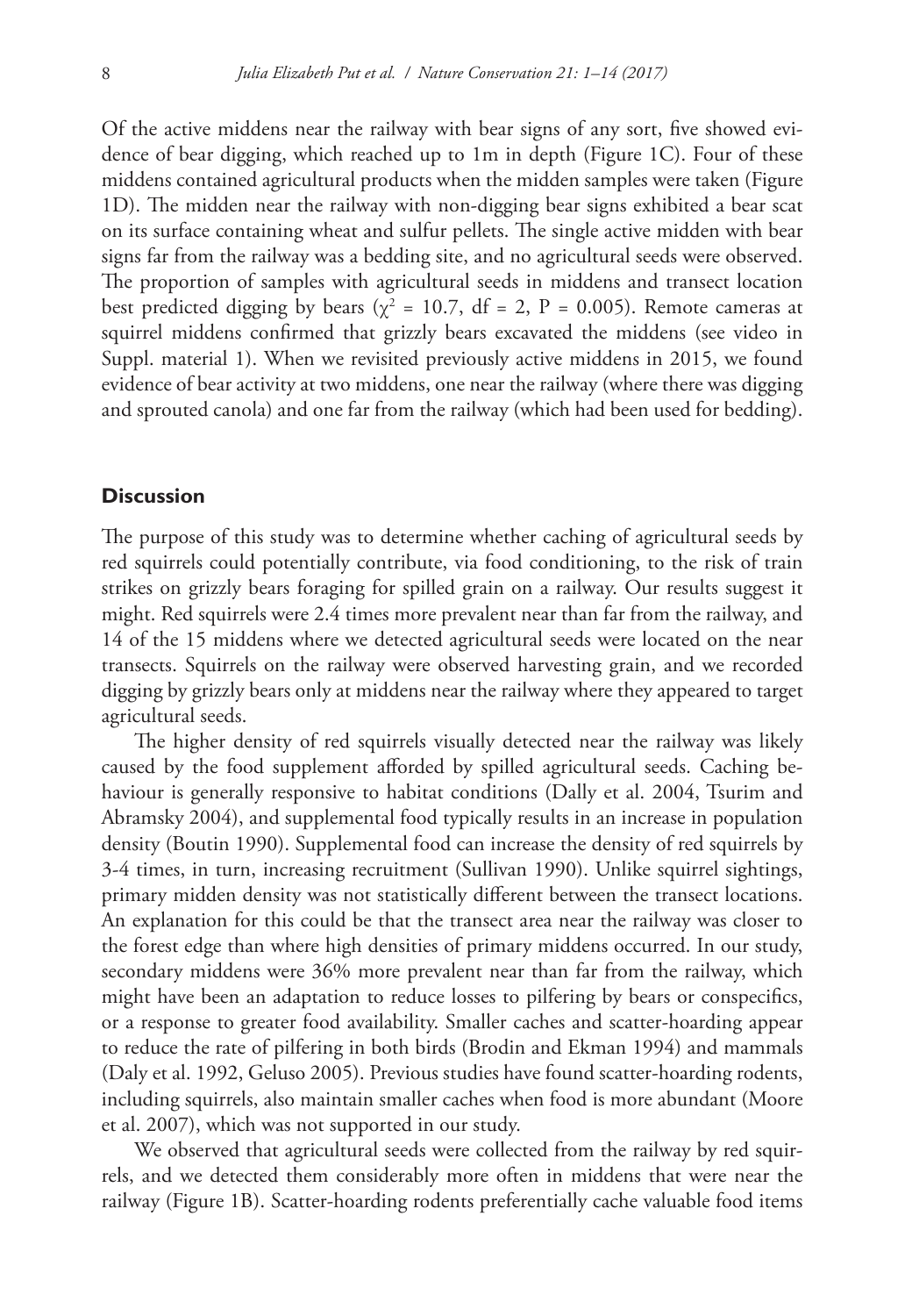and transport them farther distances than items of lesser value (Moore et al. 2007). Although red squirrels typically collect items within 10 m of their middens (Hurly and Lourie 1997), the distance between the railway and middens in the near transect was an average of 39.1 m. The single midden that was 200 m from the railway with agricultural seeds may have resulted from intraspecific pilfering.

The fact that we observed digging by grizzly bears in middens only near the railway and almost exclusively where we also detected agricultural seeds suggests that bears smell the seeds and target seed-containing middens. The digging signs we observed were consistent with a targeted search, although at least one observation on transects and several incidentally while doing field work suggest that bears also use middens as bed sites. We found no evidence that bears were affected by the remote cameras set up at middens near the railway, such as photos of bears approaching or manipulating the cameras. Bears are notoriously opportunistic in their foraging habits (Gunther et al. 2014) and quickly adapt to target more abundant resources (Hopkins et al. 2014b), particularly when traditional food sources are rare (Fortin et al. 2013). In our study area, bears rely extensively on Canada buffaloberry (*Shepherdia canadensis*), which exhibits large inter-annual variation in productivity (Hamer and Herrero 1987). Because our data were collected mainly in 2014, which was a particularly poor berry year (Pollock et al., *in review*), bear use of middens may have been unusually high.

Additional evidence suggests that excavating squirrel middens may be a widespread behaviour by bears in this region and potentially other ones. A larger concurrent project, of which this study was a part, recorded extensive use of the forested areas near (< 1000 m) the rail by grizzly bears wearing GPS collars. Site investigations at locations with multiple fixes, detected excavated squirrel middens at 12 / 58 (21%) of these locations in 2014 and 4 / 31 (13%) in 2015, in total representing at least 9 individual bears (unpublished data). The excavated sites were attributed to 9 / 19 (47%) of the collared bears in the study area. Our remote cameras (which were not set up at all middens), captured photos of 2 different grizzly bears (one collared and one uncollared) digging into different middens. Bears in our study area also excavate middens at higher altitudes to obtain whitebark pine seeds (Hamer and Pengelley 2015, Hamer 2017), and that behaviour might easily facilitate foraging at lower altitudes for agricultural seeds. However, it seems likely that there are individual behavioural differences among bears in the region which could vary the degree to which they are food conditioned to consuming grain in squirrel middens.

Our study has identified several topics that could be investigated in future studies. One goal could be to determine whether black bears (*Ursus americanus*) contributed to some of the digging we observed, although this species is less adapted to digging than grizzly bears (Mattson and Reinhart 1997). Another possibility is that bears digging in middens were attempting to catch squirrels or small rodents that might try to pilfer from them, or other available food items. Grizzly bears routinely dig for Columbian ground squirrels (*Urocitellus columbianus*; Munro et al. 2006), and we observed many bear digging sites along the railway in association with ground squirrel burrows. Equal focus could be applied to active and inactive middens, as we observed bear digging at inactive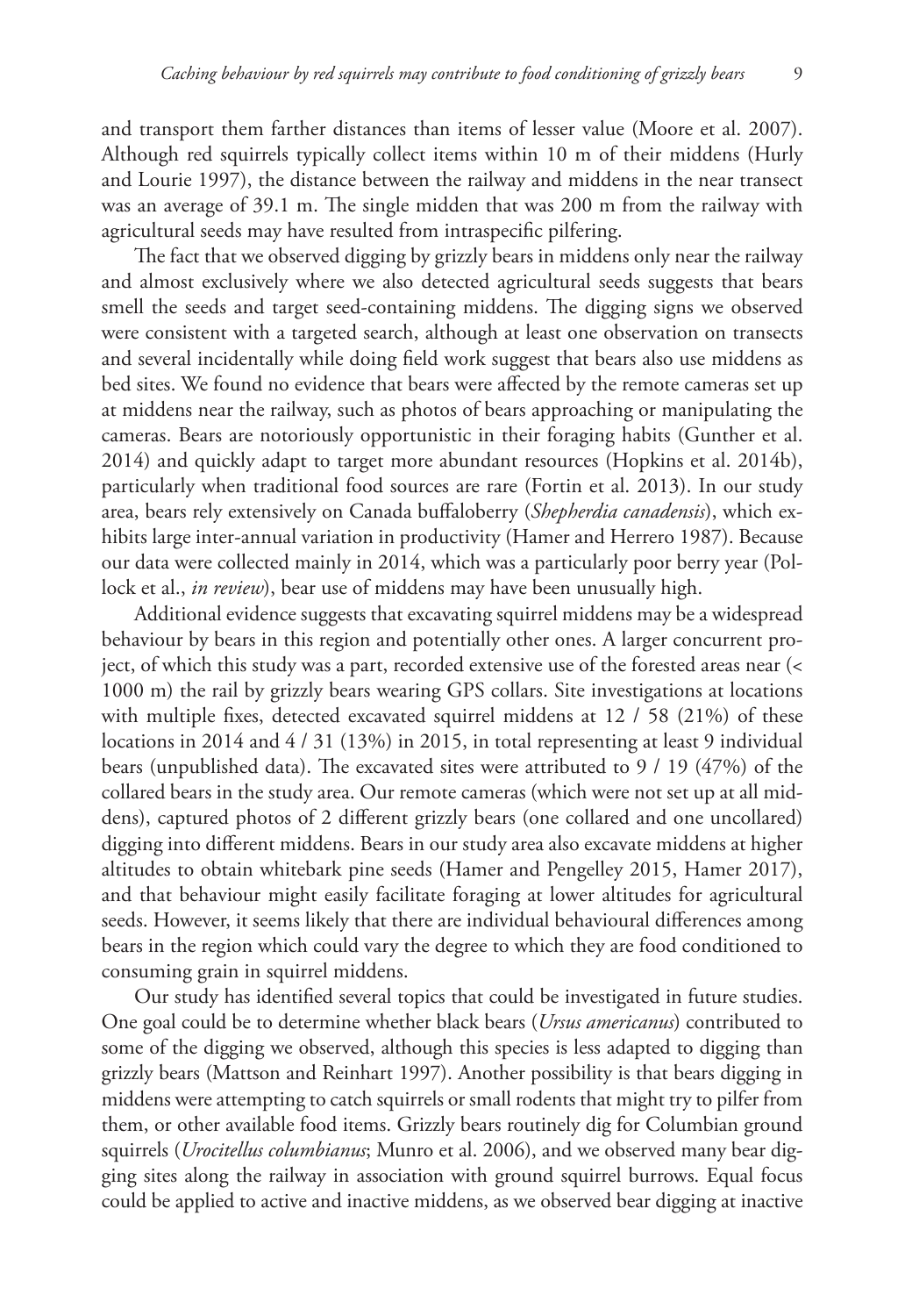middens with agricultural products visible during our first visit and through incidental observations (Figure 1E–F). Further investigations could also quantify the potential food value and volume of agricultural seeds obtained by bears from squirrel middens.

## **Conclusions**

In summary, we have shown red squirrels frequent the railway, occur at higher densities along it, and cache several kinds of spilled agricultural seeds in their middens. We documented excavations of squirrel middens by grizzly bears that appear to be targeting agricultural seeds and comparable behaviour was evident in half of the collared bears in our study area. Together, these results suggest that squirrels may contribute, via food conditioning, to the tendency for bears to target grain on the railway, which may subsequently increase their risk of being struck by trains. In addition to conditioning bears to target grain, the caching of agricultural seeds by red squirrels, as well as their consumption by bears and other species, may cause the spread of these agricultural species in Banff and Yoho National Parks. Our study exemplifies the complexity of both food conditioning and vulnerability to train strikes associated with spilled agricultural products on railways. The only feasible mitigation for these effects is likely to reduce spillage from hopper cars via careful attention to loading and gate maintenance.

## **Acknowledgements**

Funding was provided by the Joint Initiative for Grizzly Bear Conservation supported by Canadian Pacific Railway and Parks Canada Agency, and matched by a Collaborative Research Development Grant from the Natural Science and Engineering Research Council of Canada (File CRDPJ 441928 - 12). This study occurred as part of the University of Alberta Grizzly Bear Research and Mitigation Project. We thank A. Friesen, B. Moriarty and M. Raymond for their assistance with fieldwork, and S. Fassina, P. Gilhooly and S. Pollock for their help with logistics and project development. We would also like to thank an anonymous reviewer for their helpful comments.

## **References**

- Barnard CJ, Sibly RM (1981) Producers and scroungers: a general model and its application to captive flocks of house sparrows. Animal Behaviour 29: 543–550. [https://doi.org/10.1016/](https://doi.org/10.1016/S0003-3472(81)80117-0) [S0003-3472\(81\)80117-0](https://doi.org/10.1016/S0003-3472(81)80117-0)
- Bates D, Maechler M, Bolker B, Walker S (2015) Fitting linear mixed-effects models using lme4. Journal of Statistical Software 67: 1–48. <https://doi.org/10.18637/jss.v067.i01>
- Beier P, Choate D, Barrett RH (1995) Movement patterns of mountain lions during different behaviors. Journal of Mammalogy 76: 1056–1070.<https://doi.org/10.2307/1382599>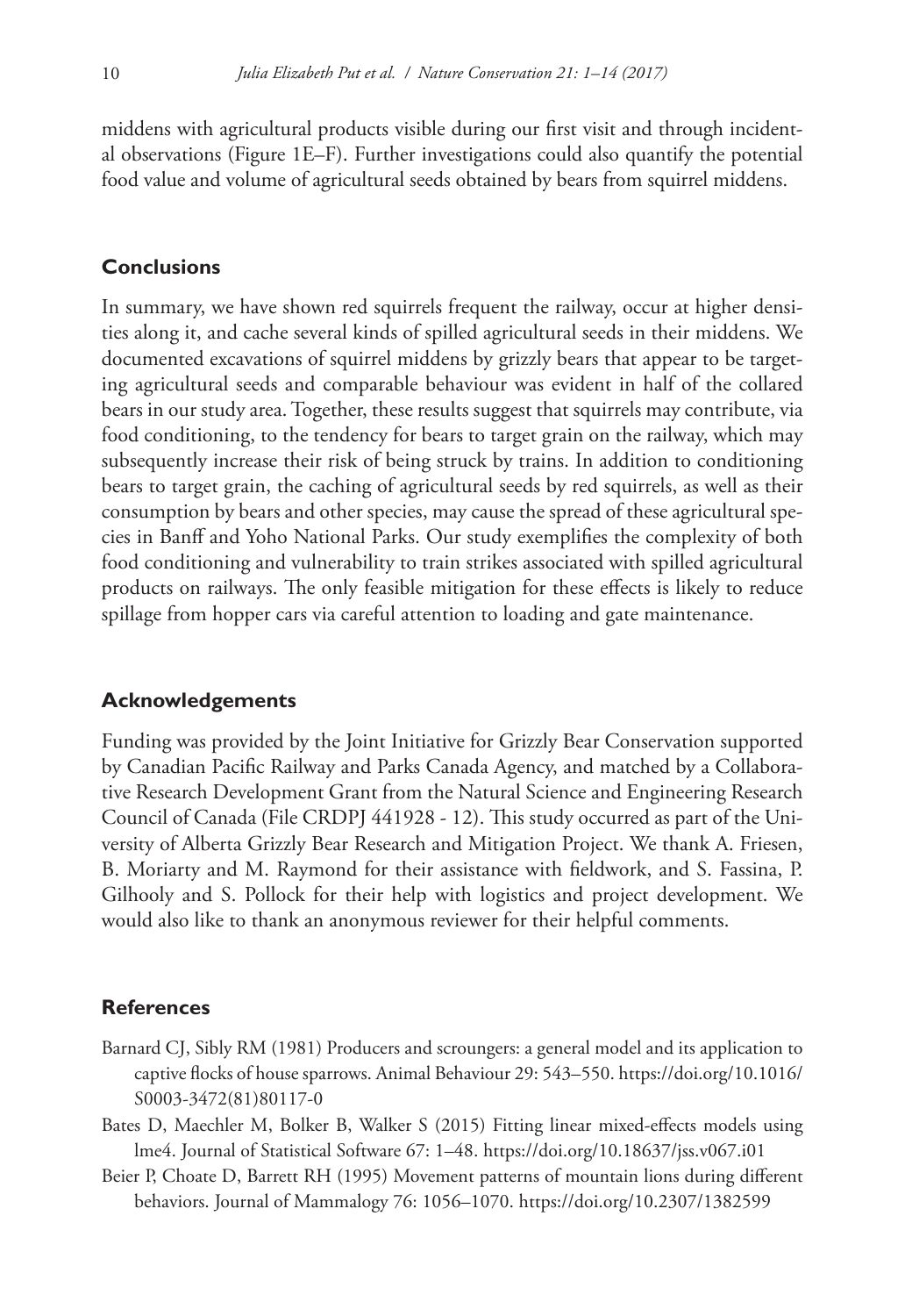- Bertch B, Gibeau ML (2010) Grizzly bear monitoring in and around mountain national parks: mortalities and bear-human encounters 1980–2009. Third annual report, March 2010. Parks Canada Agency, Lake Louise.
- Boutin S (1990) Food supplementation experiments with terrestrial vertebrates: patterns, problems, and the future. Canadian Journal of Zoology 68: 203–220. [https://doi.org/10.1139/](https://doi.org/10.1139/z90-031) [z90-031](https://doi.org/10.1139/z90-031)
- Brockmann HJ, Barnard CJ (1979) Kleptoparasitism in birds. Animal Behaviour 27: 487–514. [https://doi.org/10.1016/0003-3472\(79\)90185-4](https://doi.org/10.1016/0003-3472(79)90185-4)
- Brodin A, Ekman J (1994) Benefits of food hoarding. Nature 372: 510–510. [https://doi.](https://doi.org/10.1038/372510a0) [org/10.1038/372510a0](https://doi.org/10.1038/372510a0)
- Dally JM, Emery NJ, Clayton NS (2004) Cache protection strategies by western scrub-jays (*Aphelocoma californica*): hiding food in the shade. Proceedings of the Royal Society B: Biological Sciences 271: S387–S390.<https://doi.org/10.1098/rsbl.2004.0190>
- Dally JM, Emery NJ, Clayton NS (2006) Food-caching western scrub-jays keep track of who was watching when. Science 312: 1662–1665. <https://doi.org/10.1126/science.1126539>
- Daly M, Jacobs LF, Wilson MI, Behrends PR (1992) Scatter hoarding by kangaroo rats (*Dipodomys merriami*) and pilferage from their caches. Behavioral Ecology 3: 102–111. [https://](https://doi.org/10.1093/beheco/3.2.102) [doi.org/10.1093/beheco/3.2.102](https://doi.org/10.1093/beheco/3.2.102)
- Dénes FV, Silveira LF, Beissinger SR (2015) Estimating abundance of unmarked animal populations: accounting for imperfect detection and other sources of zero inflation. Methods in Ecology and Evolution 6: 543–556.<https://doi.org/10.1111/2041-210X.12333>
- Donaldson R, Finn H, Bejder L, Lusseau D, Calver M (2012) The social side of human-wildlife interaction: wildlife can learn harmful behaviours from each other. Animal Conservation 15: 427–435.<https://doi.org/10.1111/j.1469-1795.2012.00548.x>
- Dorsey B (2011) Factors affecting bear and ungulate mortalities along the Canadian Pacific railroad through Banff and Yoho National Parks. MSC Thesis. Montana State University (Bozeman). <http://scholarworks.montana.edu/xmlui/handle/1/1190>
- Fortin JK, Schwartz CC, Gunther KA, Teisberg JE, Haroldson MA, Evans MA, Robbins CT (2013) Dietary adjustability of grizzly bears and American black bears in Yellowstone National Park. The Journal of Wildlife Management 77: 270–281.<https://doi.org/10.1002/jwmg.483>
- Gangadharan A, Pollock S, Gilhooly P, Friesen A, Dorsey B, St. Clair CC (2017) Grain spilled from moving trains create a substantial wildlife attractant in protected areas. Animal Conservation.<https://doi.org/10.1111/acv.12336>
- Gehrt S (2004) Ecology and management of striped skunks, raccoons, and coyotes in urban landscapes. In: Fascione N, Delach A, Smith ME (Eds) People and Predators: From Conflict To Coexistence. 2<sup>nd</sup> edition. Island Press, Washington, 81-104. [https://islandpress.](https://islandpress.org/book/people-and-predators) [org/book/people-and-predators](https://islandpress.org/book/people-and-predators)
- Geluso K (2005) Benefits of small-sized caches for scatter-hoarding rodents: influence of cache size, depth, and soil moisture. Journal of Mammalogy 86: 1186–1192. [https://doi.](https://doi.org/10.1644/05-MAMM-A-016R1.1) [org/10.1644/05-MAMM-A-016R1.1](https://doi.org/10.1644/05-MAMM-A-016R1.1)
- Gerhardt F (2005) Food pilfering in larder-hoarding red squirrels (*Tamiasciurus hudsonicus*). Journal of Mammalogy 86: 108–114. [https://doi.org/10.1644/1545-1542\(2005\)086<0108:FP](https://doi.org/10.1644/1545-1542(2005)086%3C0108:FPILRS%3E2.0.CO;2) [ILRS>2.0.CO;2](https://doi.org/10.1644/1545-1542(2005)086%3C0108:FPILRS%3E2.0.CO;2)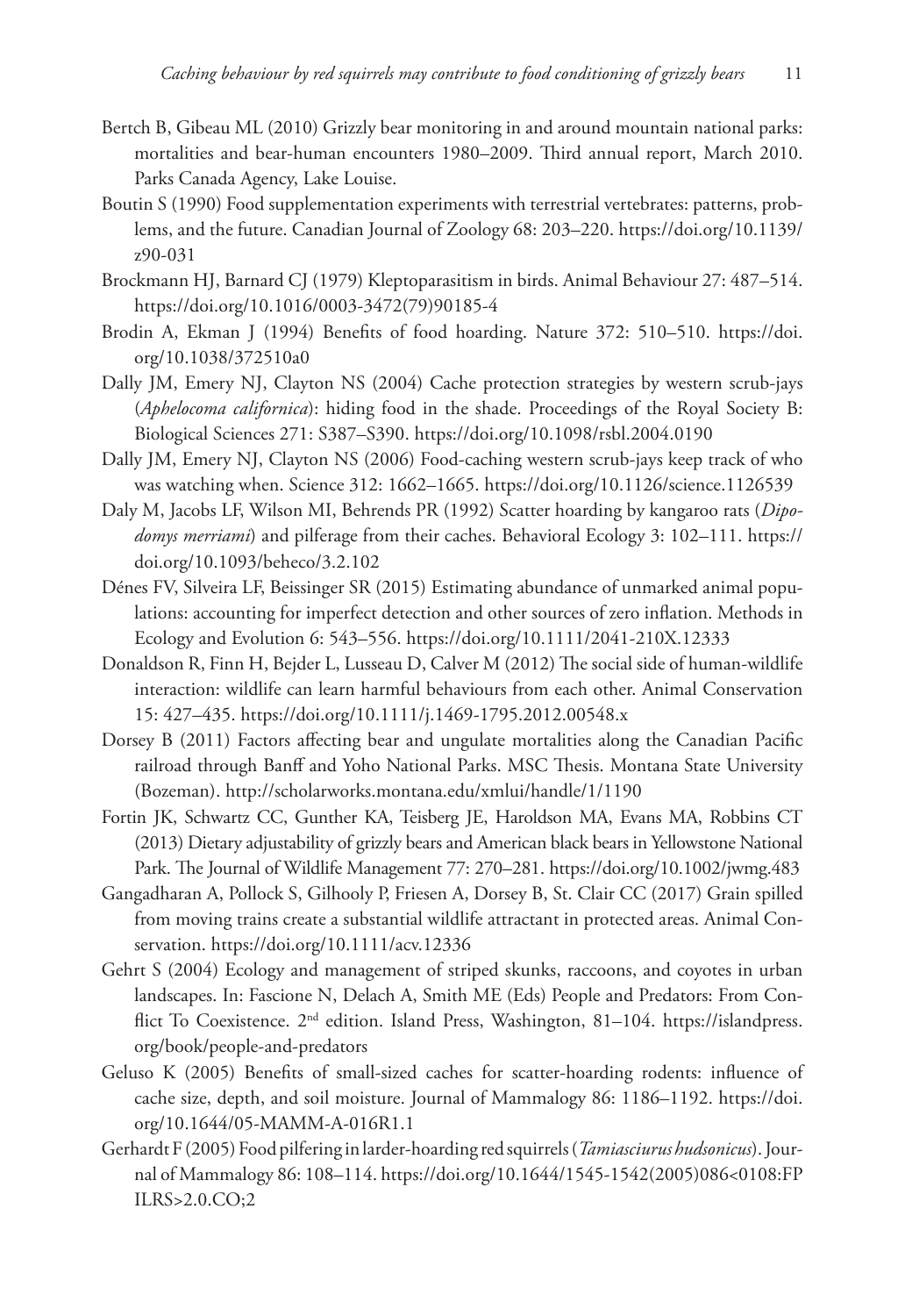- Gilardi JD (1994) Great frigatebird kleptoparasitism: sex-specific host choice and age-related proficiency. The Condor 96: 987–993.<https://doi.org/10.2307/1369107>
- Giraldeau LA, Beauchamp G (1999) Food exploitation: searching for the optimal joining policy. Trends in Ecology and Evolution 14: 102–106. [https://doi.org/10.1016/S0169-](https://doi.org/10.1016/S0169-5347(98)01542-0) [5347\(98\)01542-0](https://doi.org/10.1016/S0169-5347(98)01542-0)
- Graham K, Stenhouse GB (2014) Home range, movements, and denning chronology of the grizzly bear (*Ursus arctos*) in west-central Alberta. Canadian Field-Naturalist 128: 223–234. <https://doi.org/10.22621/cfn.v128i3.1600>
- Gunther KA, Shoemaker RR, Frey KL, Haroldson MA, Cain SL, van Manen FT, Fortin JK (2014) Dietary breadth of grizzly bears in the Greater Yellowstone ecosystem. Ursus 25: 60–72.<https://doi.org/10.2192/URSUS-D-13-00008.1>
- Gurnell J (1984) Home range, territoriality, caching behaviour and food supply of the red squirrel (*Tamiasciurus hudsonicus fremonti*) in a subalpine lodgepole pine forest. Animal Behaviour 32: 1119–1131. [https://doi.org/10.1016/S0003-3472\(84\)80228-6](https://doi.org/10.1016/S0003-3472(84)80228-6)
- Hamer D (2017) Excavation of red squirrel (Tamiasciurus hudsonicus) middens by bears (Ursus spp.) in limber pine (Pinus flexilis) habitat in Banff National Park, Alberta. Canadian Field-Naturalist 130: 281–288. <https://doi.org/10.22621/cfn.v130i4.1918>
- Hamer D, Herrero S (1987) Grizzly bear food and habitat in the front ranges of Banff National Park, Alberta. Bears: Their Biology and Management 7: 199–213. [https://doi.](https://doi.org/10.2307/3872626) [org/10.2307/3872626](https://doi.org/10.2307/3872626)
- Hamer D, Pengelley I (2015) Whitebark pine (*Pinus albicaulis*) seeds as food for bears (*Ursus* spp.) in Banff National Park, Alberta. Canadian Field-Naturalist 129: 8–14. [https://doi.](https://doi.org/10.22621/cfn.v129i1.1662) [org/10.22621/cfn.v129i1.1662](https://doi.org/10.22621/cfn.v129i1.1662)
- Herrero S (1970) Human injury inflicted by grizzly bears. Science 170: 593–598. [https://doi.](https://doi.org/10.1126/science.170.3958.593) [org/10.1126/science.170.3958.593](https://doi.org/10.1126/science.170.3958.593)
- Hopkins JB, Koch PL, Ferguson JM, Kalinowski ST (2014a) The changing anthropogenic diets of American black bears over the past century in Yosemite National Park. Frontiers in Ecology and the Environment 12: 107–114.<https://doi.org/10.1890/130276>
- Hopkins JB, Koch PL, Schwartz CC, Ferguson JM, Greenleaf SS, Kalinowski ST (2012) Stable isotopes to detect food-conditioned bears and to evaluate human-bear management. Journal of Wildlife Management 76: 703–713.<https://doi.org/10.1002/jwmg.318>
- Hopkins JB, Whittington J, Clevenger AP, Sawaya MA, St. Clair CC (2014b) Stable isotopes reveal rail-associated behavior in a threatened carnivore. Isotopes in Environmental and Health Studies 50: 322–331. <https://doi.org/10.1080/10256016.2014.922555>
- Hurly TA, Lourie SA (1997) Scatterhoarding and larderhoarding by red squirrels: size, dispersion, and allocation of hoards. Journal of Mammalogy 78: 529–537. [https://doi.](https://doi.org/10.2307/1382904) [org/10.2307/1382904](https://doi.org/10.2307/1382904)
- Hurly TA, Robertson RJ (1987) Scatterhoarding by territorial red squirrels: a test of the optimal density model. Canadian Journal of Zoology 65: 1247–1252. [https://doi.org/10.1139/](https://doi.org/10.1139/z87-194) [z87-194](https://doi.org/10.1139/z87-194)
- Kortello AD, Hurd TE, Murray DL (2007) Interactions between cougars (*Puma concolor*) and gray wolves (*Canis lupus*) in Banff National Park, Alberta. Ecoscience 14: 214–222. [https://](https://doi.org/10.2980/1195-6860(2007)14%5B214:IBCPCA%5D2.0.CO;2) [doi.org/10.2980/1195-6860\(2007\)14\[214:IBCPCA\]2.0.CO;2](https://doi.org/10.2980/1195-6860(2007)14%5B214:IBCPCA%5D2.0.CO;2)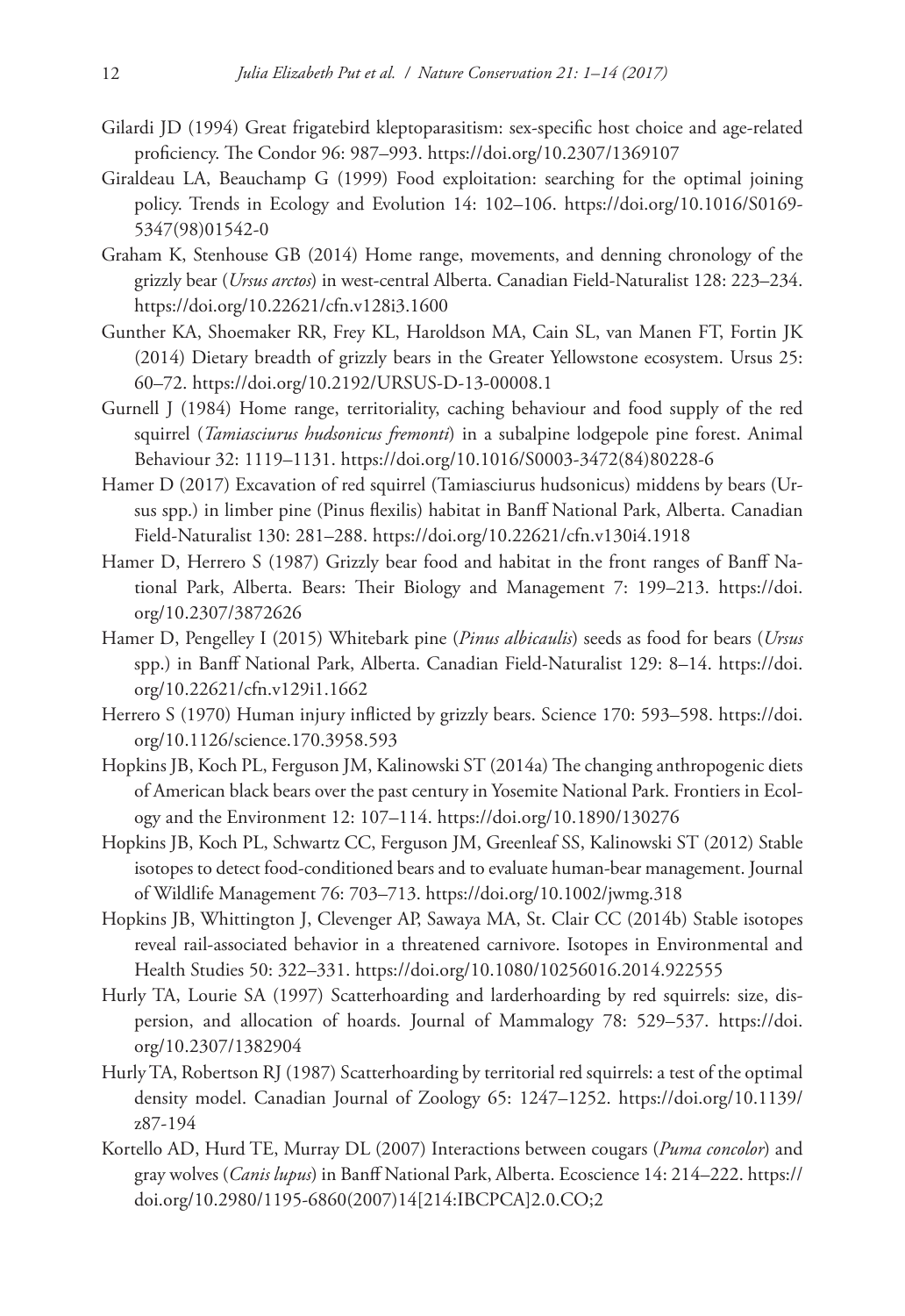- Mattson D, Blanchard B, Knight R (1992) Yellowstone grizzly bear mortality, human habituation, and whitebark pine seed crops. The Journal of Wildlife Management 56: 432–442. <https://doi.org/10.2307/3808855>
- Mattson D, Reinhart D (1997) Excavation of red squirrel middens by grizzly bears in the whitebark pine zone. Journal of Applied Ecology 34: 926–940.<https://doi.org/10.2307/2405283>
- McCullough D (1982) Behavior, bears, and humans. Wildlife Society Bulletin 10: 27–33. [https://www.jstor.org/stable/3781798?seq=1#page\\_scan\\_tab\\_contents](https://www.jstor.org/stable/3781798?seq=1#page_scan_tab_contents)
- Miller DL (2016) Distance: Distance Sampling Detection Function and Abundance Estimation. R package version 0.9.6. <https://CRAN.R-project.org/package=Distance>
- Moore JE, McEuen AB, Swihart RK, Contreras TA, Steele MA (2007) Determinants of seed removal distance by scatter-hoarding rodents in deciduous forests. Ecology 88: 2529–2540. <https://doi.org/10.1890/07-0247.1>
- Munro R, Nielsen S, Price M, Stenhouse G, Boyce M (2006) Seasonal and diel patterns of grizzly bear diet and activity in west-central Alberta. Journal of Mammalogy 87: 1112–1121. <https://doi.org/10.1644/05-MAMM-A-410R3.1>
- R Development Core Team (2015) R: A language and environment for statistical computing. R Foundation for Statistical Computing, Austria. [www.R-project.org](http://www.R-project.org)
- Rusch D, Reeder W (1978) Population ecology of Alberta red squirrels. Ecology 59: 400–420. <https://doi.org/10.2307/1936382>
- Shepherd B (2014) Grain spill trend on the railway tracks in Jasper National Park: 2008-2012. Parks Canada Agency, Jasper.
- Skaug H, Fournier D, Bolker B, Magnusson A, Nielsen A (2015) Generalized linear mixed models using "AD Model Builder." R package version 0.8.3.2. [https://rdrr.io/rforge/glm](https://rdrr.io/rforge/glmmADMB/)[mADMB/](https://rdrr.io/rforge/glmmADMB/)
- Sullivan TP (1990) Responses of red squirrel (*Tamiasciurus hudsonicus*) populations to supplemental food. Journal of Mammalogy 71: 579–590.<https://doi.org/10.2307/1381797>
- Tsurim I, Abramsky Z (2004) The effect of travel costs on food hoarding in gerbils. Journal of Mammalogy 85: 67–71. [https://doi.org/10.1644/1545-1542\(2004\)085<0067:TEOTCO](https://doi.org/10.1644/1545-1542(2004)085%3C0067:TEOTCO%3E2.0.CO;2) [>2.0.CO;2](https://doi.org/10.1644/1545-1542(2004)085%3C0067:TEOTCO%3E2.0.CO;2)
- Vander Wall SB, Jenkins SH (2003) Reciprocal pilferage and the evolution of food-hoarding behavior. Behavioral Ecology 14: 656–667. <https://doi.org/10.1093/beheco/arg064>
- Vickery JA, Brooke M (1994) The kleptoparasitic interactions between great frigatebirds and masked boobies on Henderson Island, South Pacific. The Condor 96: 331–340. [https://](https://doi.org/10.2307/1369318) [doi.org/10.2307/1369318](https://doi.org/10.2307/1369318)